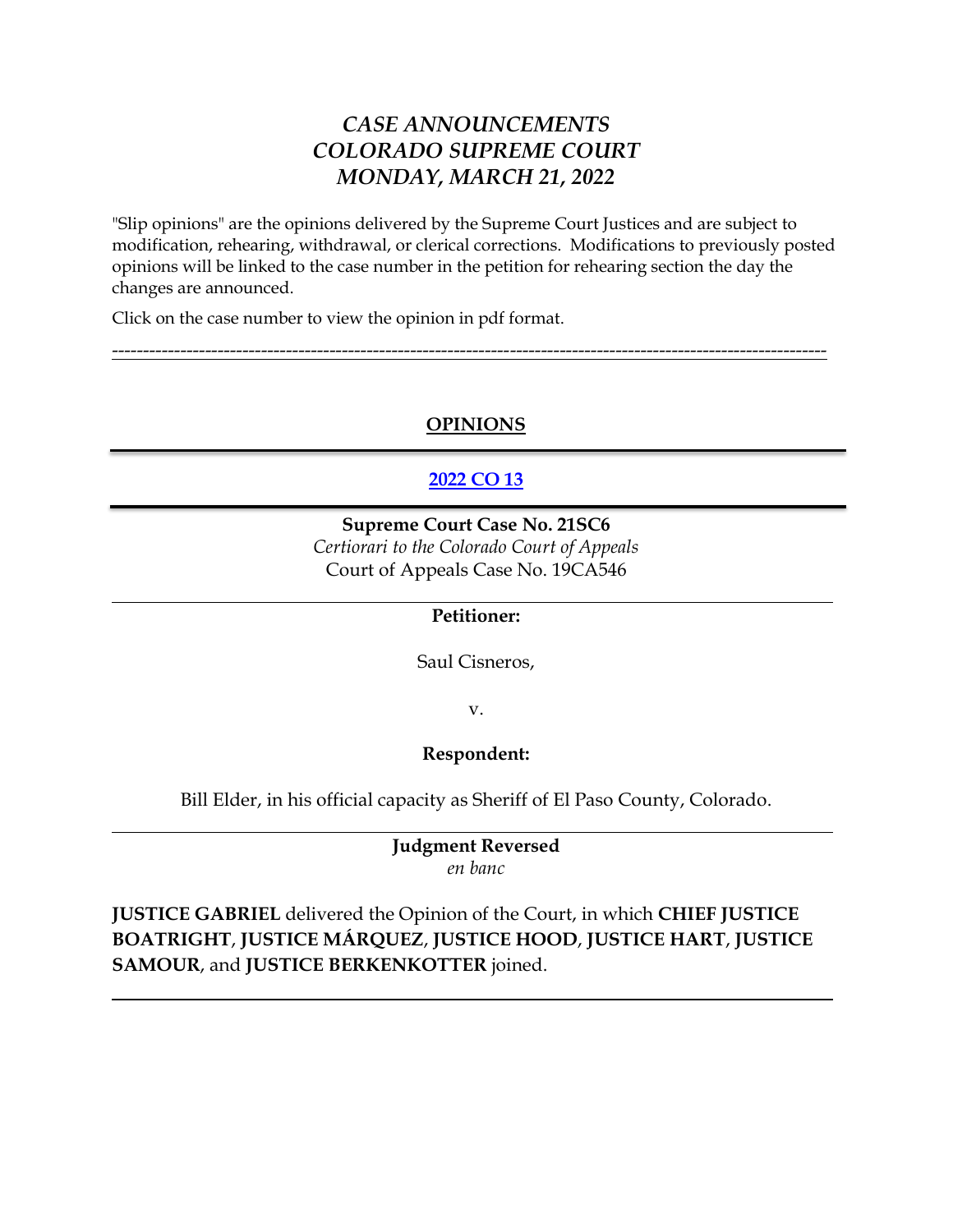#### *COLORADO SUPREME COURT CASE ANNOUNCEMENTS* -------------------------------------------------------------------------------------------------------------------

#### **[2022 CO 14](https://www.courts.state.co.us/userfiles/file/Court_Probation/Supreme_Court/Opinions/2021/21SA308.pdf)**

**Supreme Court Case No. 21SA308** *Original Proceeding Pursuant to C.A.R. 21* Weld County District Court Case Nos. 15CR74, 16CR671, 18CR273 & 18CR686 Honorable Timothy G. Kerns, Judge

## **In Re Plaintiff:**

The People of the State of Colorado,

v.

#### **Defendant:**

Jared Cortes-Gonzalez.

#### **Rule Made Absolute** *en banc*

\_\_\_\_\_\_\_\_\_\_\_\_\_\_\_\_\_\_\_\_\_\_\_\_\_\_\_\_\_\_\_\_\_\_\_\_\_\_\_\_\_\_\_\_\_\_\_\_\_\_\_\_\_\_\_\_\_\_\_\_\_\_\_\_\_\_\_\_\_\_\_\_\_\_\_\_\_\_

**JUSTICE SAMOUR** delivered the Opinion of the Court, in which **CHIEF JUSTICE BOATRIGHT**, **JUSTICE MÁRQUEZ**, **JUSTICE HOOD**, **JUSTICE GABRIEL**, **JUSTICE HART**, and **JUSTICE BERKENKOTTER** joined.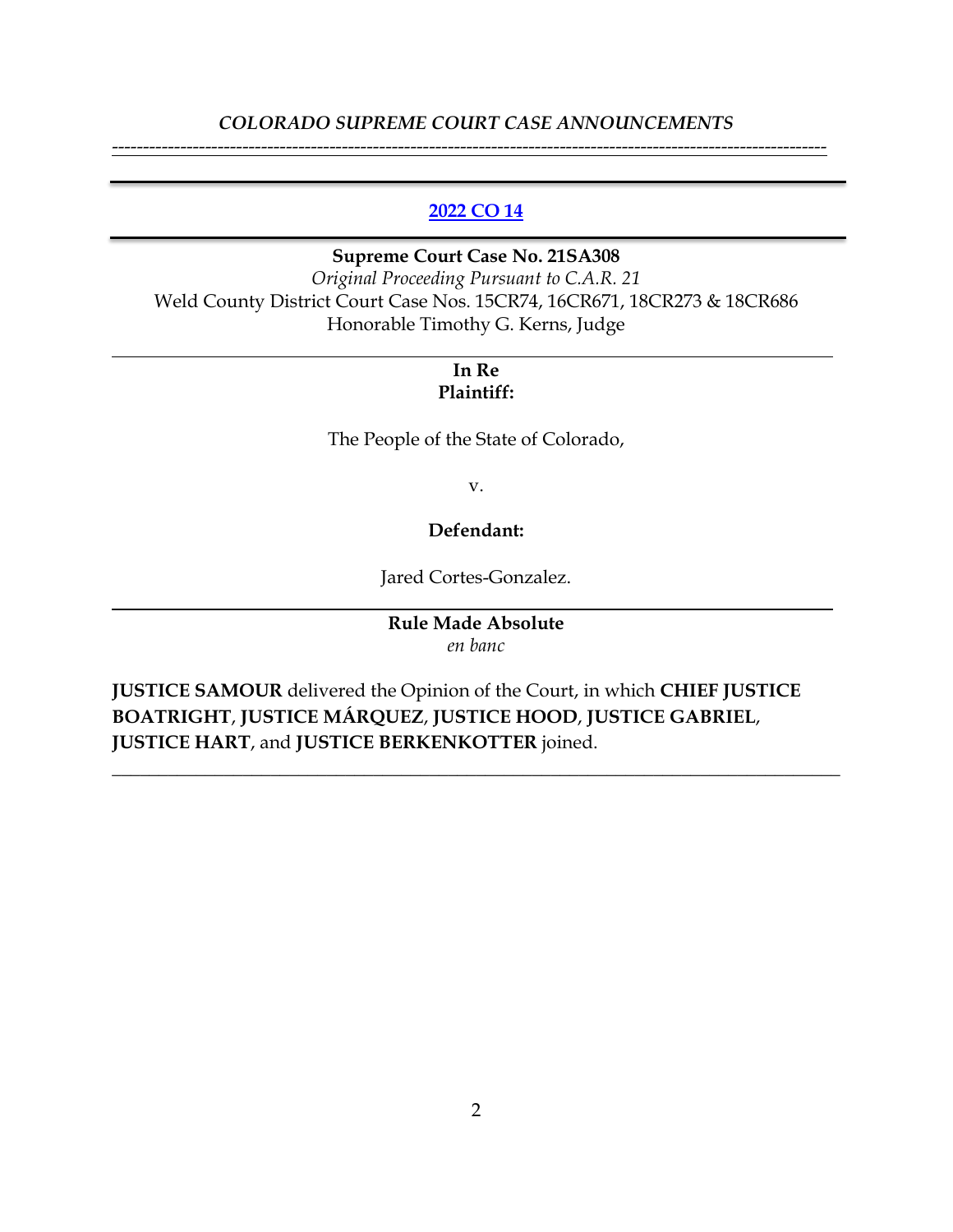#### *COLORADO SUPREME COURT CASE ANNOUNCEMENTS* -------------------------------------------------------------------------------------------------------------------

#### **ORIGINAL PROCEEDINGS**

- [21SA350](https://www.courts.state.co.us/Courts/Supreme_Court/Proceedings/Index.cfm) In Re People v. Sanchez, Veronica Order issued March 17, 2022
- [21SA370](https://www.courts.state.co.us/Courts/Supreme_Court/Proceedings/Index.cfm) In Re: Interest of A.M.K. Order issued March 18, 2022

#### **CONGRESSIONAL/ LEGISLATIVE REDISTRICTING**

- [22SA27](https://www.courts.state.co.us/userfiles/file/Court_Probation/Supreme_Court/Redistricting/22SA27/Court%20order%203-18-22.pdf) In Re Proposed Changes to Borders Between Congressional Districts Order issued March 18, 2022
- [22SA28](https://www.courts.state.co.us/userfiles/file/Court_Probation/Supreme_Court/Redistricting/22SA28/Court%20order%203-18-22.pdf) In Re Proposed Changes to Borders Between State Legislative Districts Order issued March 18, 2022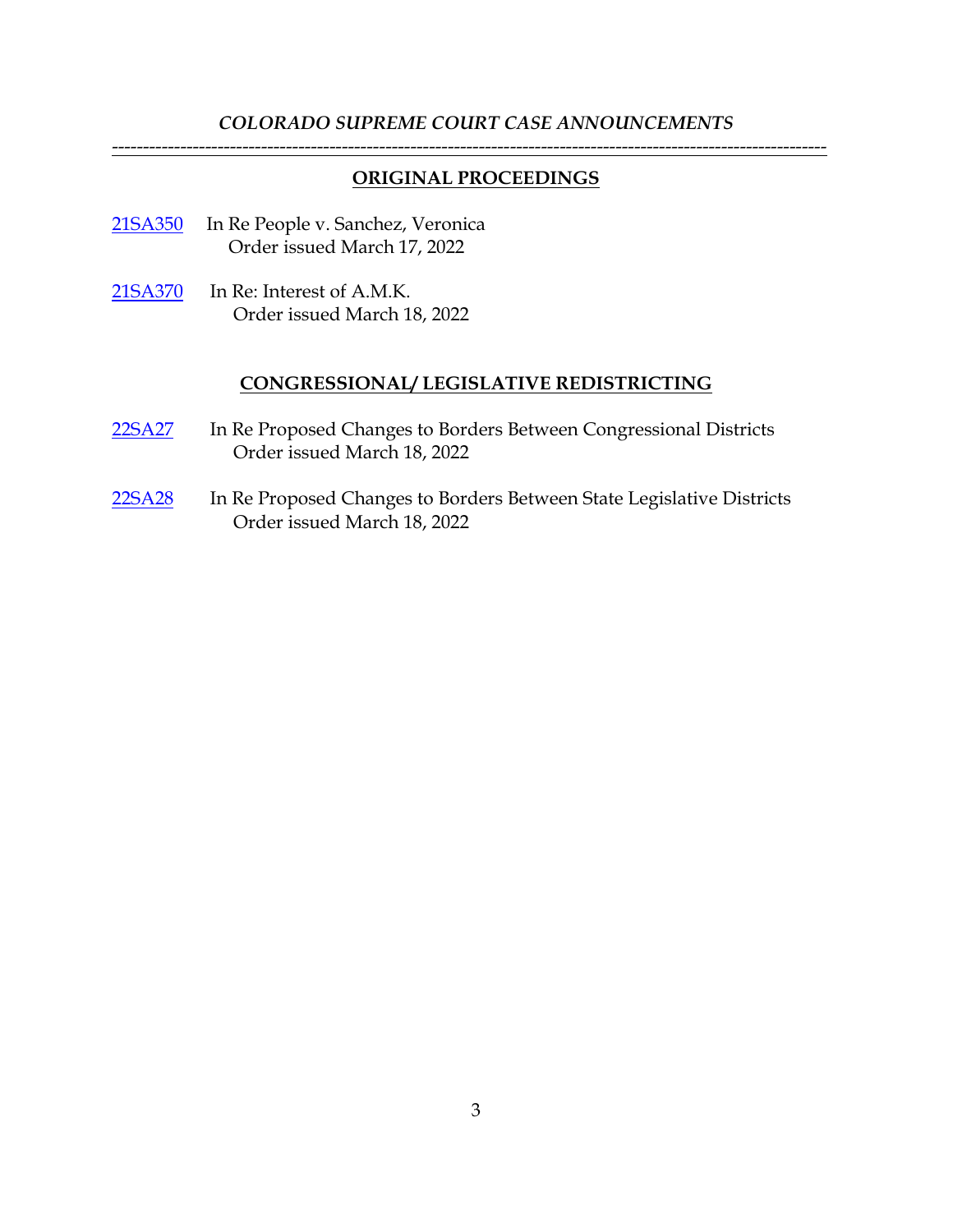### *COLORADO SUPREME COURT CASE ANNOUNCEMENTS*

-------------------------------------------------------------------------------------------------------------------

#### **GRANTED PETITIONS FOR WRIT OF CERTIORARI**

#### **No. 21SC393, Court of Appeals Case No. 19CA1798**

#### **Petitioners:**

Montezuma County, Colorado; Montezuma County Board of County Commissioners; Montezuma County Board of Equalization; Montezuma County Assessor; Montezuma County Treasurer; and Colorado Property Tax Administrator,

v.

### **Respondent:**

Co2 Committee, Inc.

Petition for Writ of Certiorari of Colorado Property Tax Administrator GRANTED. Petition for Writ of Certiorari of the Montezuma Parties DENIED. EN BANC.

[REFRAMED] Whether the court of appeals erred in holding that nonoperating fractional interest owners in an oil and gas unit have standing to separately challenge a retroactive assessment of tax on the unit, apart from the designated unit operator.

DENIED AS TO ALL OTHER ISSUES.

# ---------------------------------------------------------------------------------------------------------------------

#### **No. 22SC135, Court of Appeals Case No. 21CA2019 Petitioners:**

Jan Kulmann, in her official capacity as Mayor of the city of Thornton and The City of Thornton, Colorado, a Colorado municipal corporation,

#### v.

**Respondent:**

Cherish Salazar.

Petition for Writ of Certiorari Pursuant to C.A.R. 50 GRANTED.

Whether the Office of Mayor is sufficiently distinct from the Office of Councilmember in the City of Thornton such that a term of office for one cannot be used as a term of office for the other in calculating Section 11's two-term restriction.

Whether an elected official who only serves a partial term of office for legitimate reasons counts towards the calculation of Section 11's two-term restriction.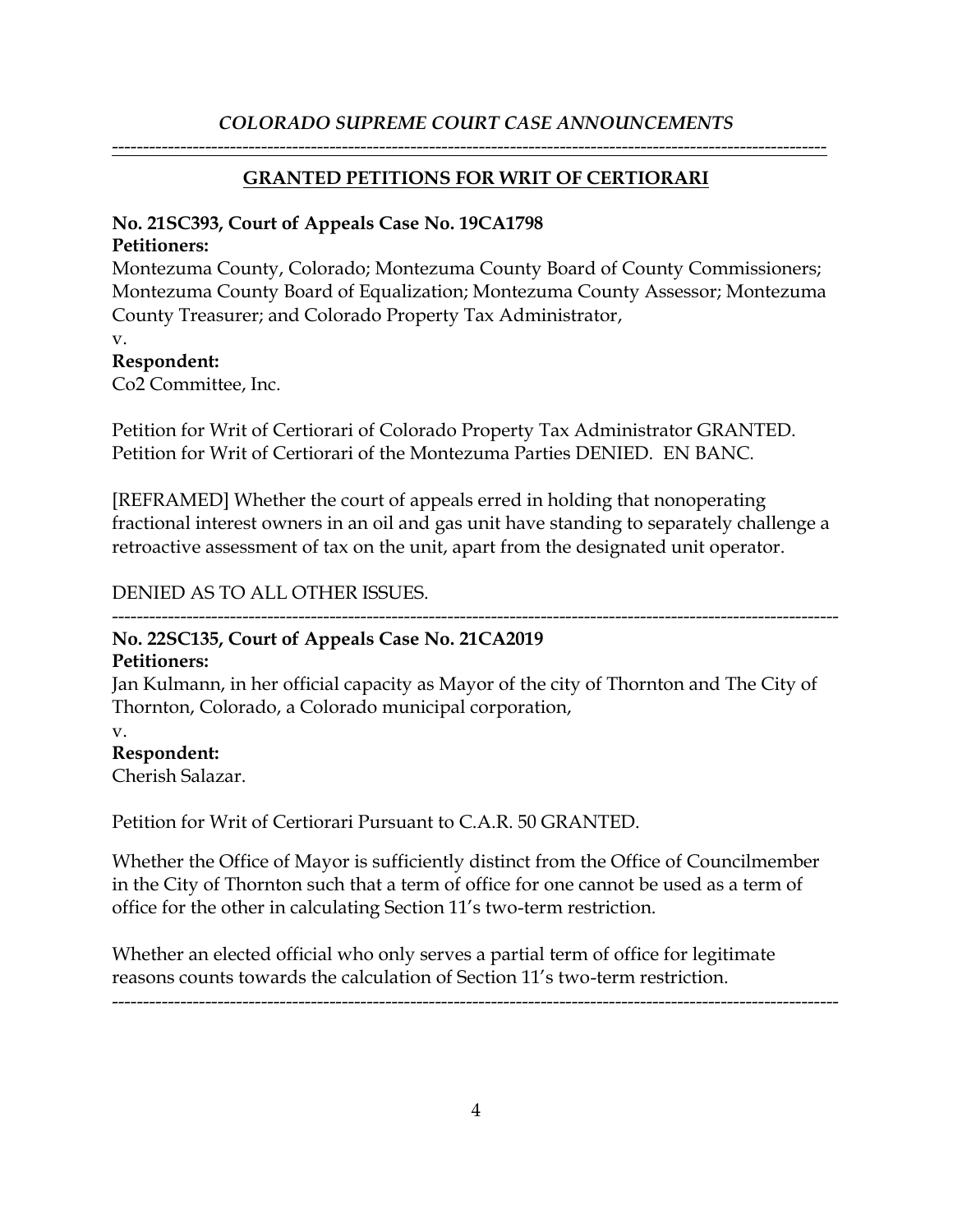### *COLORADO SUPREME COURT CASE ANNOUNCEMENTS*

#### **DENIED PETITIONS FOR WRIT OF CERTIORARI**

-------------------------------------------------------------------------------------------------------------------

#### **No. 20SC789, Court of Appeals Case No. 17CA746**

#### **Petitioner:**

Severo Lombardo,

#### v.

### **Respondent:**

The People of the State of Colorado.

Petition for Writ of Certiorari DENIED. EN BANC.

#### ---------------------------------------------------------------------------------------------------------------------

## **No. 21SC167, Court of Appeals Case No. 18CA86 Petitioner:**

Kevin James Padilla, v.

## **Respondent:**

The People of the State of Colorado.

Petition for Writ of Certiorari DENIED. EN BANC.

#### ---------------------------------------------------------------------------------------------------------------------

---------------------------------------------------------------------------------------------------------------------

## **No. 21SC264, Court of Appeals Case No. 18CA150 Petitioner:** Kenneth Wayne Forquer, v. **Respondent:**

The People of the State of Colorado.

Petition for Writ of Certiorari DENIED. EN BANC.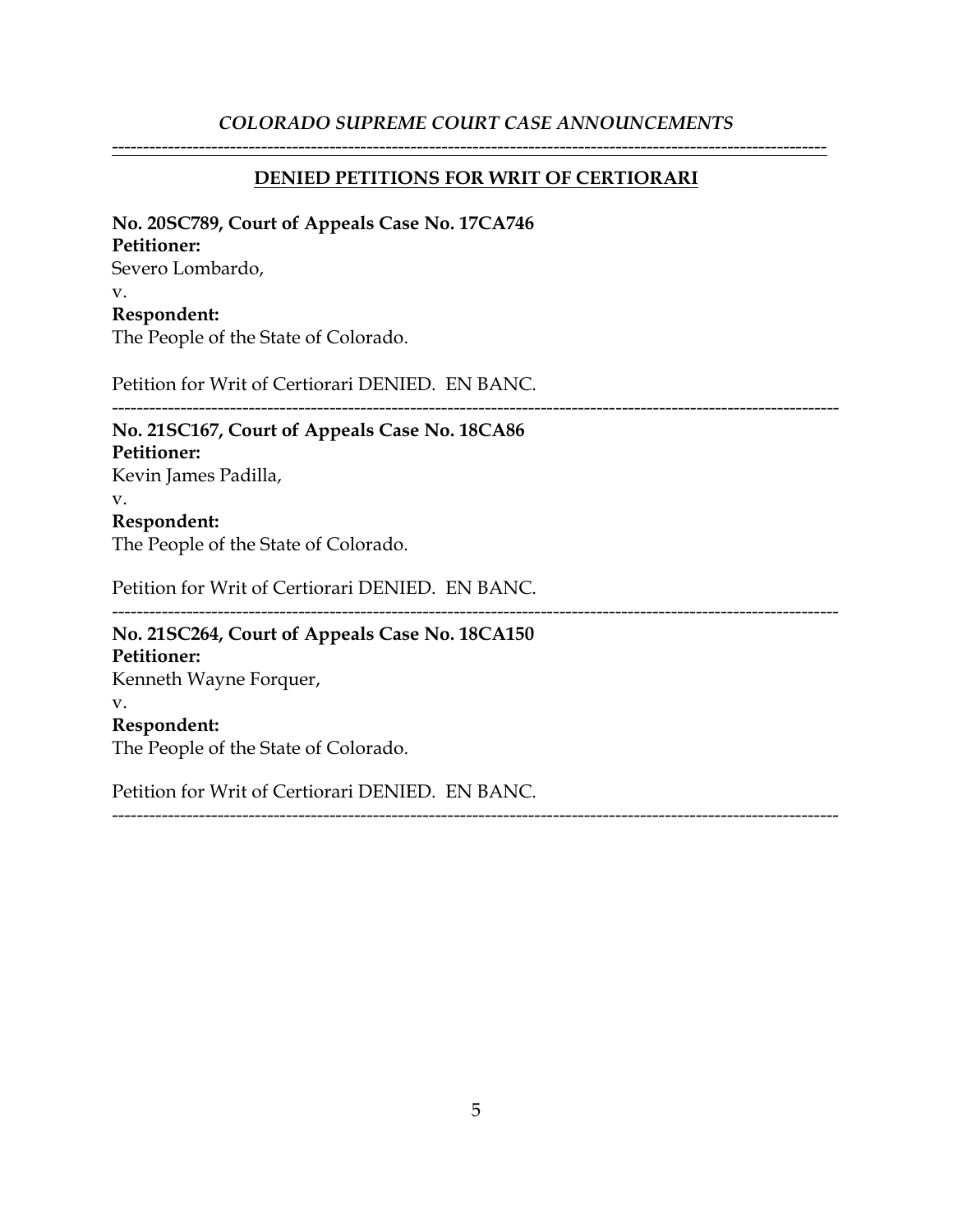**No. 21SC635, Court of Appeals Case No. 17CA1328 Petitioner:**

Carri Lyn Daley, v. **Respondent:**

The People of the State of Colorado.

Petition for Writ of Certiorari DENIED. EN BANC. JUSTICE BERKENKOTTER does not participate.

JUSTICE HOOD and JUSTICE GABRIEL would grant as to the following issue:

Whether there is a reasonable possibility that a detective's impermissible testimony that fifteen hours of complainant interviews, unheard by jurors, were "consistent" with complainant's trial testimony contributed to defendant's convictions.

---------------------------------------------------------------------------------------------------------------------

---------------------------------------------------------------------------------------------------------------------

**No. 21SC669, Court of Appeals Case No. 20CA1364 In re the Marriage of Petitioner:** Daniel Eugene Wallace, and **Respondent:** Elizabeth Kristine Miller, f/k/a Elizabeth Kristine Wallace.

Petition for Writ of Certiorari DENIED. EN BANC.

**No. 21SC720, Court of Appeals Case No. 17CA8 Petitioner:** David Dean Turner, v. **Respondent:** The People of the State of Colorado.

Petition for Writ of Certiorari DENIED. EN BANC.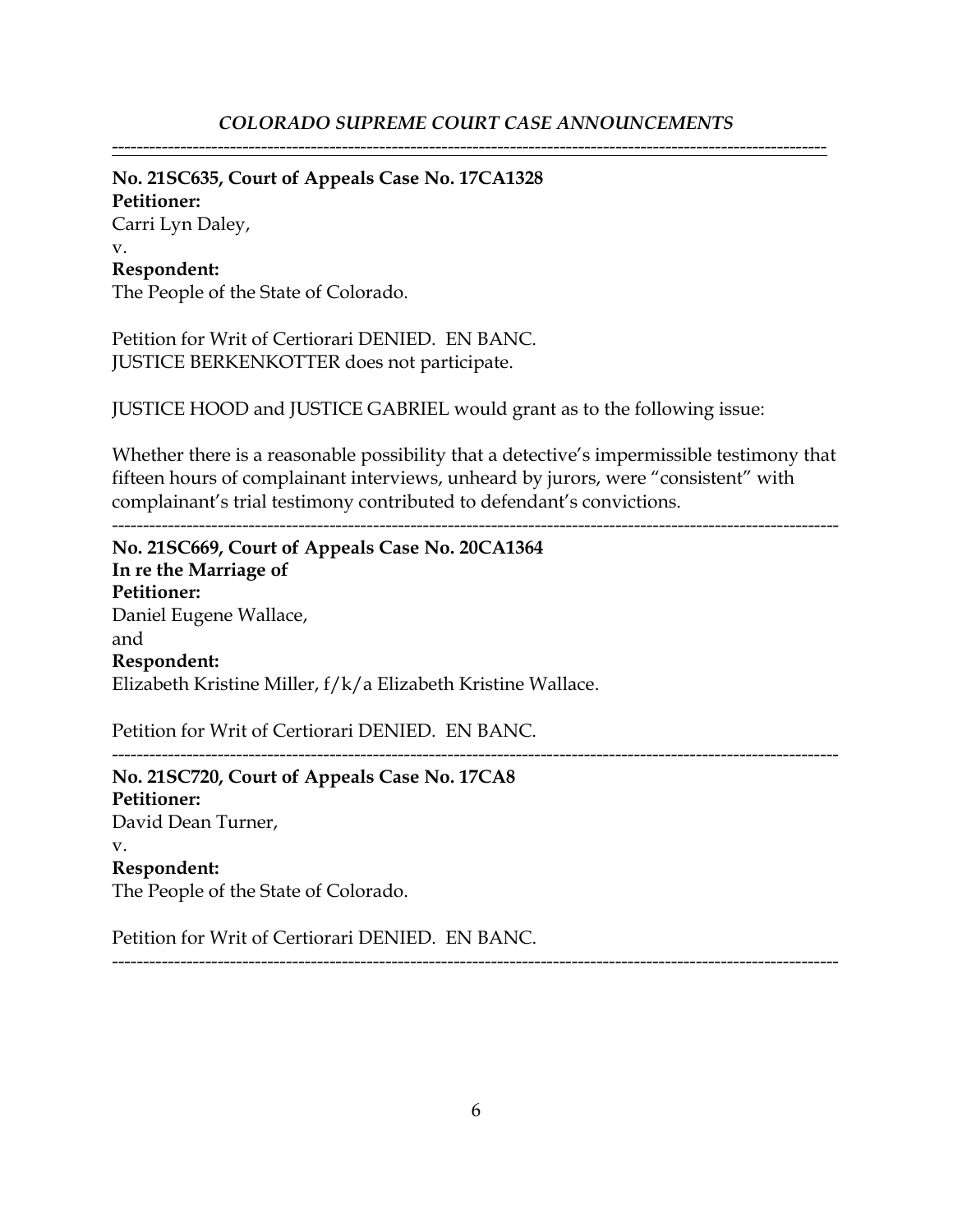#### **No. 21SC825, Court of Appeals Case No. 18CA1465**

**Petitioner:** Joseph L. Archuleta, v. **Respondent:**

The People of the State of Colorado.

Petition for Writ of Certiorari DENIED. EN BANC.

---------------------------------------------------------------------------------------------------------------------

**No. 21SC826, Court of Appeals Case No. 17CA724 Petitioner:** Juan Benjamin Ruiz, v.

**Respondent:** The People of the State of Colorado.

Petition for Writ of Certiorari DENIED. EN BANC.

---------------------------------------------------------------------------------------------------------------------

## **No. 21SC827, Court of Appeals Case No. 19CA1502 Petitioner:** Larry Glenn Adamson, v. **Respondent:**

The People of the State of Colorado.

Petition for Writ of Certiorari DENIED. EN BANC.

---------------------------------------------------------------------------------------------------------------------

**No. 21SC828, Court of Appeals Case No. 19CA684 Petitioner:** Michael Ray Erickson, II, v. **Respondent:**

The People of the State of Colorado.

Petition for Writ of Certiorari DENIED. EN BANC.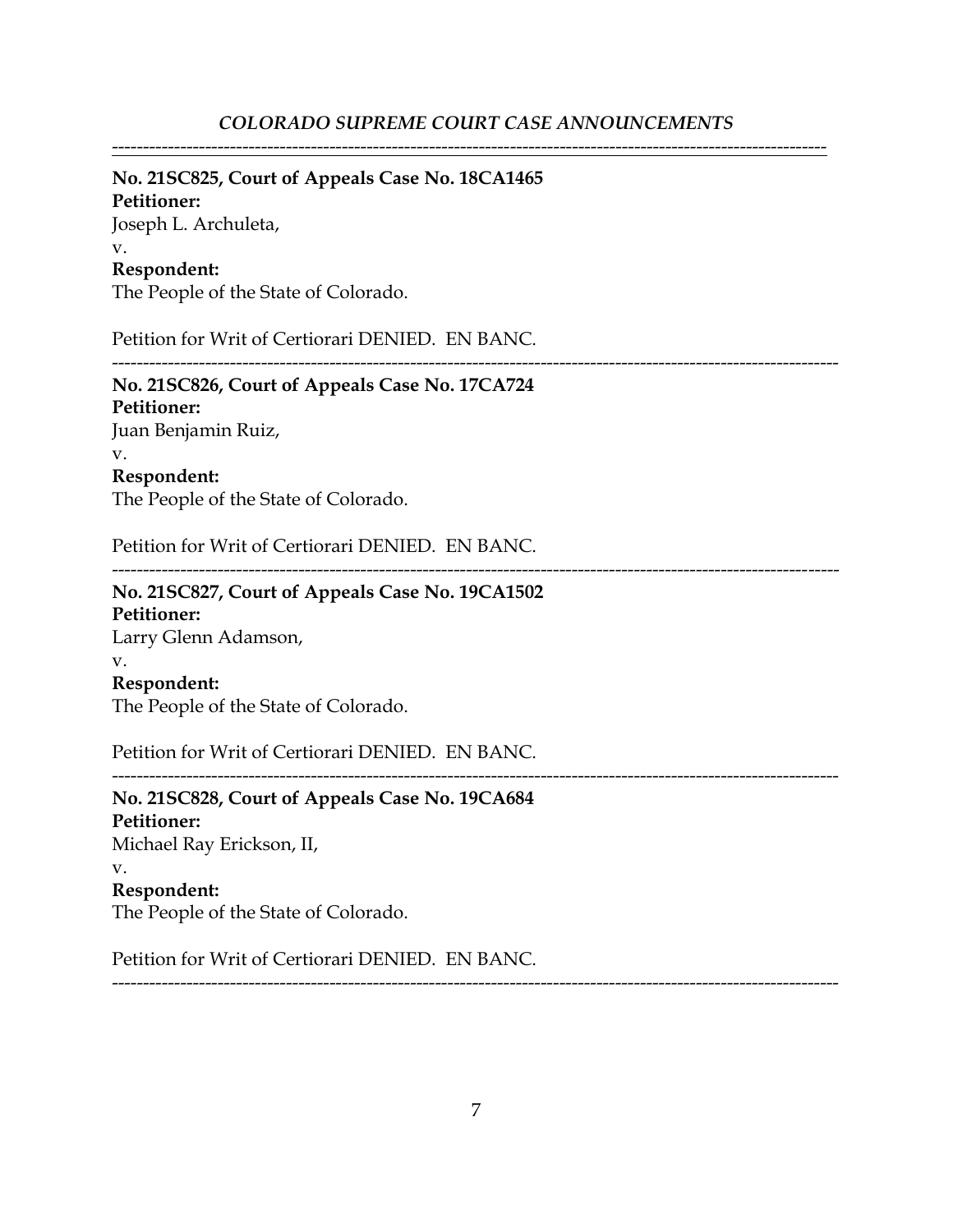## **No. 21SC829, Court of Appeals Case No. 18CA2013**

**Petitioner:** Preston J. Reed, v. **Respondent:**

The People of the State of Colorado.

Petition for Writ of Certiorari DENIED. EN BANC.

---------------------------------------------------------------------------------------------------------------------

# **No. 21SC831, Court of Appeals Case No. 18CA1794**

**Petitioner:** Jacob William Archuleta, v. **Respondent:**

The People of the State of Colorado.

Petition for Writ of Certiorari DENIED. EN BANC.

---------------------------------------------------------------------------------------------------------------------

## **No. 21SC833, Court of Appeals Case No. 19CA83 Petitioner:** Shawn Michael Oliver,

v.

### **Respondent:**

The People of the State of Colorado.

Petition for Writ of Certiorari DENIED. EN BANC.

**No. 21SC848, Court of Appeals Case No. 19CA1624 Petitioner:** Beth Ann Smith, v. **Respondent:** The People of the State of Colorado.

Petition for Writ of Certiorari DENIED. EN BANC.

---------------------------------------------------------------------------------------------------------------------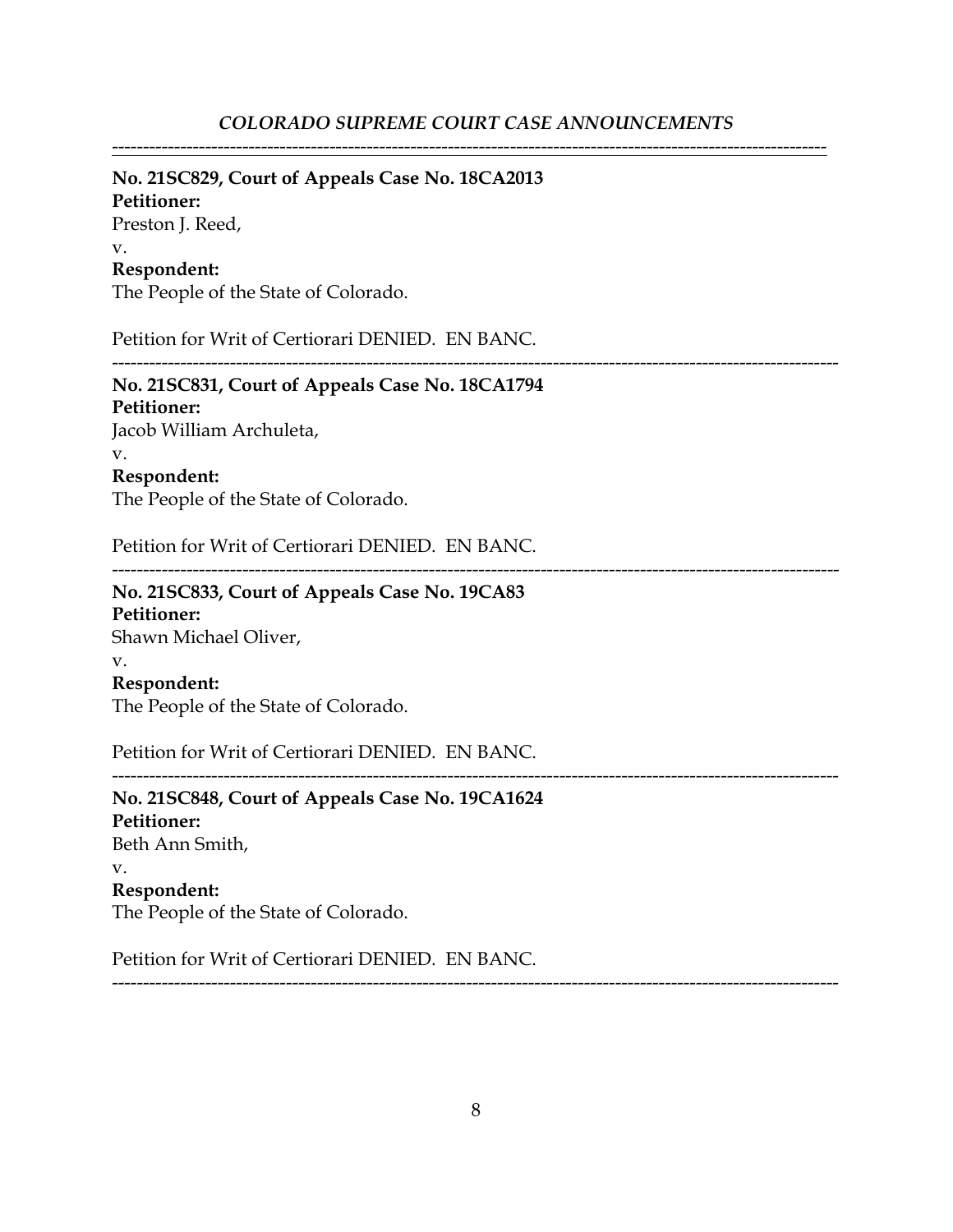---------------------------------------------------------------------------------------------------------------------

-------------------------------------------------------------------------------------------------------------------

#### **No. 21SC849, Court of Appeals Case No. 19CA716**

**Petitioner:** Dea Jenkins Cooper, v. **Respondent:**

The People of the State of Colorado.

Petition for Writ of Certiorari DENIED. EN BANC.

**No. 22SC87, Court of Appeals Case No. 21CA627 Petitioner:** M.F., v. **Respondent:** The People of the State of Colorado, **In the Interest of Minor Child:** E.F., **and Concerning** J.F.

Petition for Writ of Certiorari DENIED. EN BANC.

**No. 22SC106, Court of Appeals Case No. 21CA729 Petitioners:** T.P. and A.F., v. **Respondent:** The People of the State of Colorado, **In the Interest of Minor Child:** Z.P.

Petitions for Writ of Certiorari DENIED. EN BANC.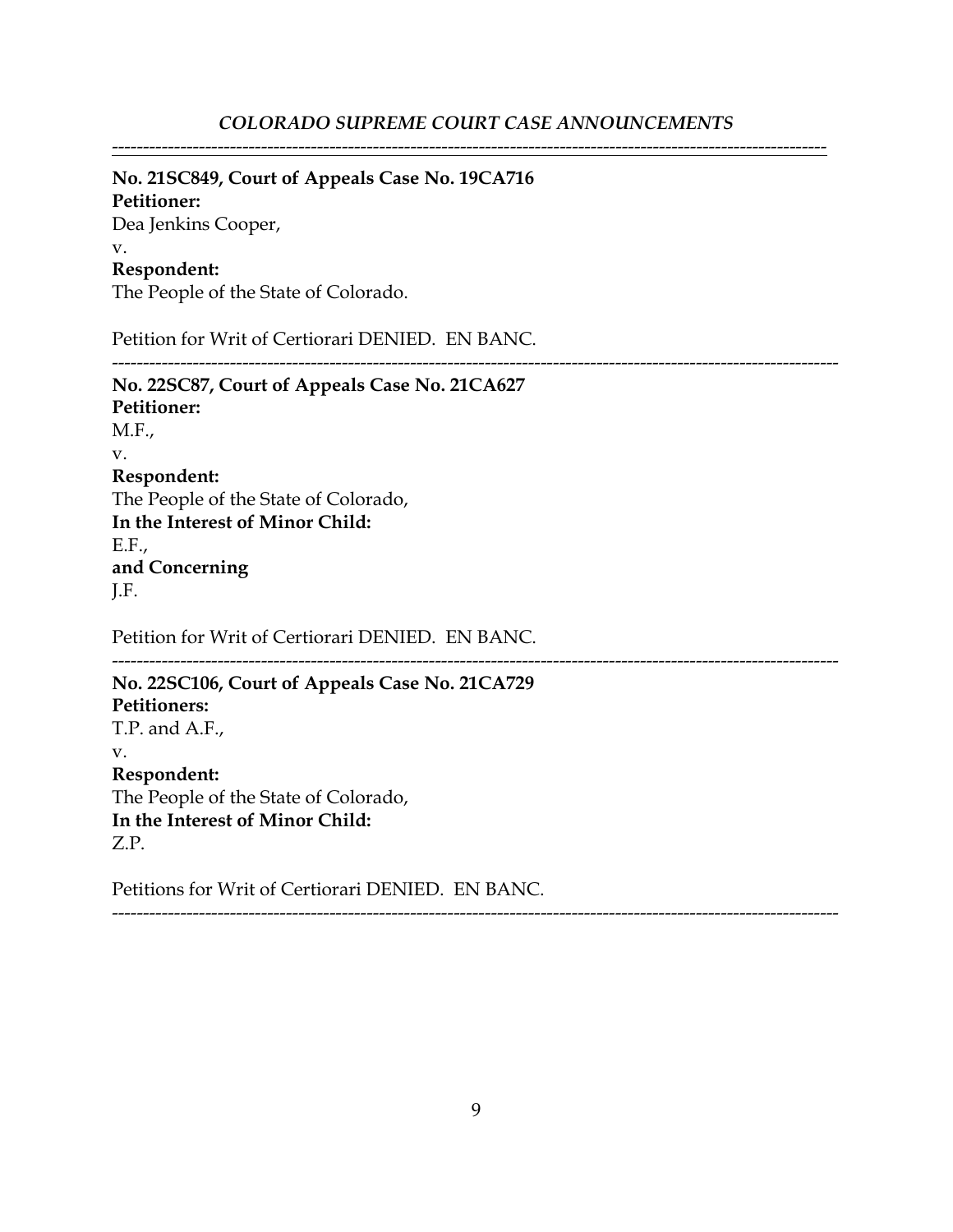---------------------------------------------------------------------------------------------------------------------

---------------------------------------------------------------------------------------------------------------------

**No. 22SC107, Court of Appeals Case No. 21CA611 Petitioner:** H.S., v. **Respondent:** The People of the State of Colorado, **In the Interest of Minor Children:** K.S., B.S., T.S., J.S., and L.S., **and Concerning** J.S.

Petition for Writ of Certiorari DENIED. EN BANC.

**No. 22SC109, Court of Appeals Case No. 21CA181 Petitioner:** R.T., v. **Respondent:** The People of the State of Colorado, **In the Interest of Minor Child:** N.T.

Petition for Writ of Certiorari DENIED. EN BANC.

**No. 22SC114, Court of Appeals Case No. 21CA465 Petitioner:** B.M., v. **Respondent:** The People of the State of Colorado, **In the Interest of Minor Children:** G.M. and A.M.

Petition for Writ of Certiorari DENIED. EN BANC.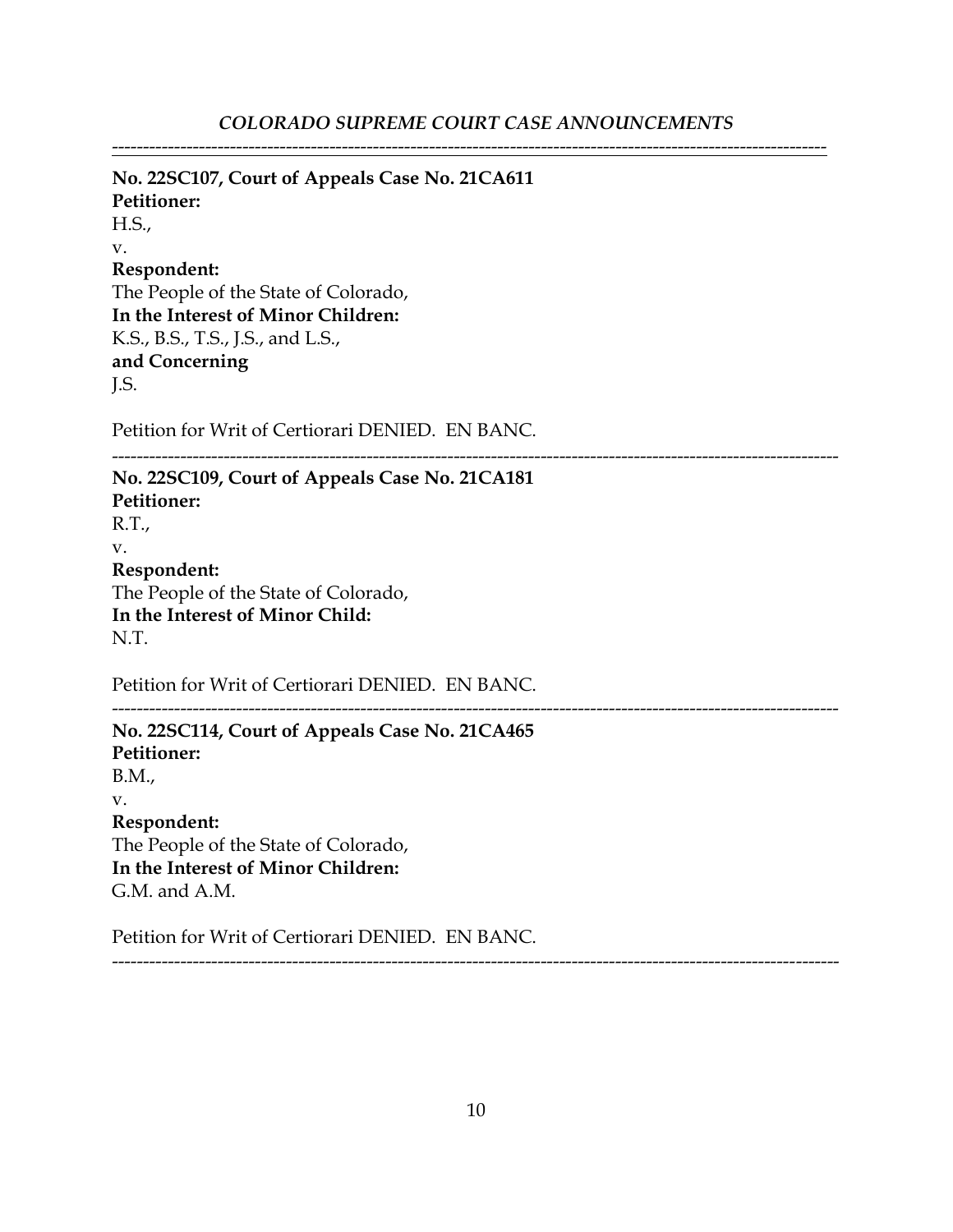---------------------------------------------------------------------------------------------------------------------

**No. 22SC115, Court of Appeals Case No. 21CA854 Petitioner:** T.S., v. **Respondent:** The People of the State of Colorado, **In the Interest of Minor Child:** R.P.S.

Petition for Writ of Certiorari DENIED. EN BANC.

**No. 22SC130, Court of Appeals Case No. 21CA619 Petitioner:** R.S., v. **Respondent:** The People of the State of Colorado, **In the Interest of Minor Child:** L.S.D.

Petition for Writ of Certiorari DENIED. EN BANC.

**No. 22SC131, Court of Appeals Case No. 21CA662 Petitioner:** T.P., v. **Respondent:** The People of the State of Colorado, **In the Interest of Minor Child:** C.P.

Petition for Writ of Certiorari DENIED. EN BANC.